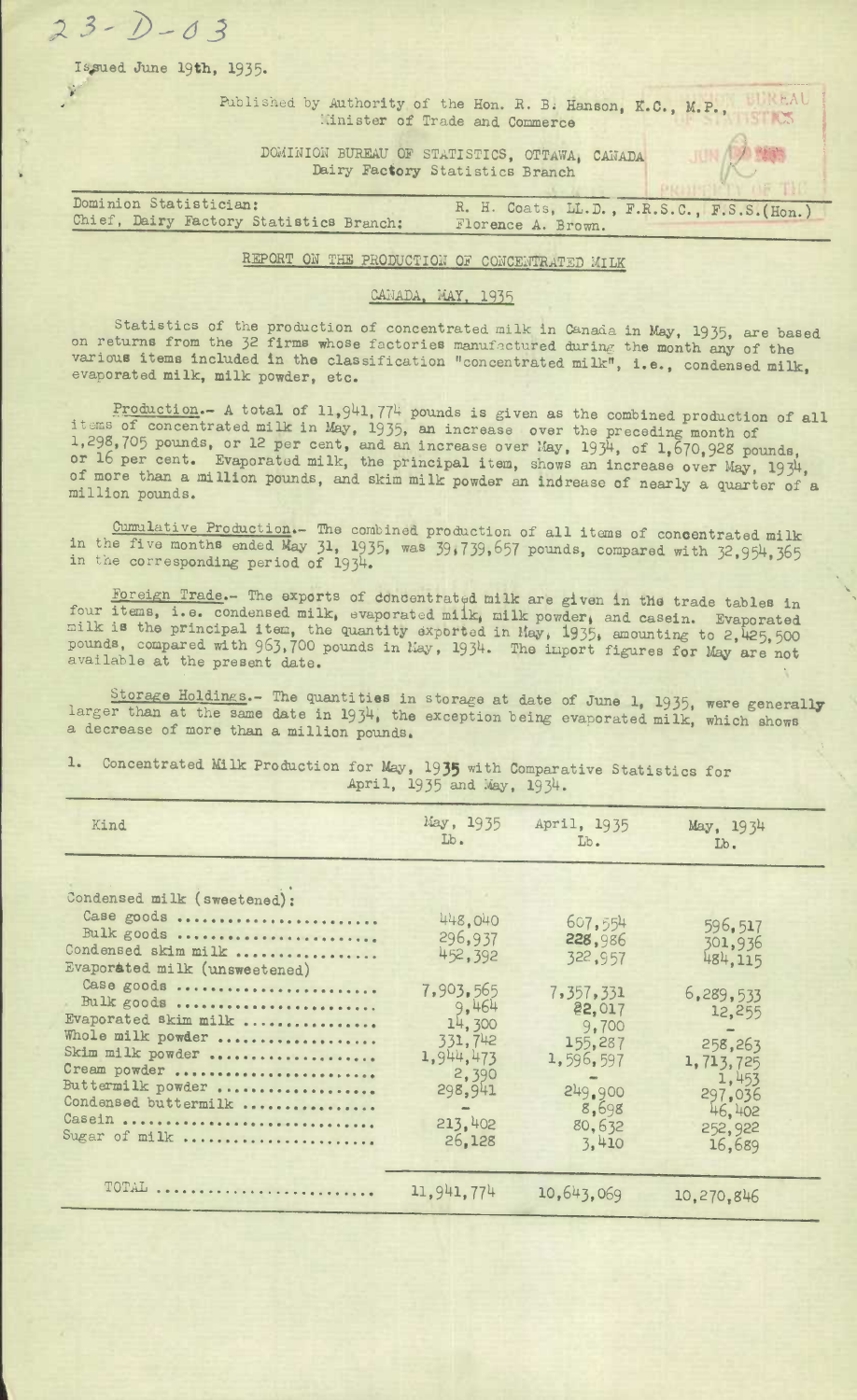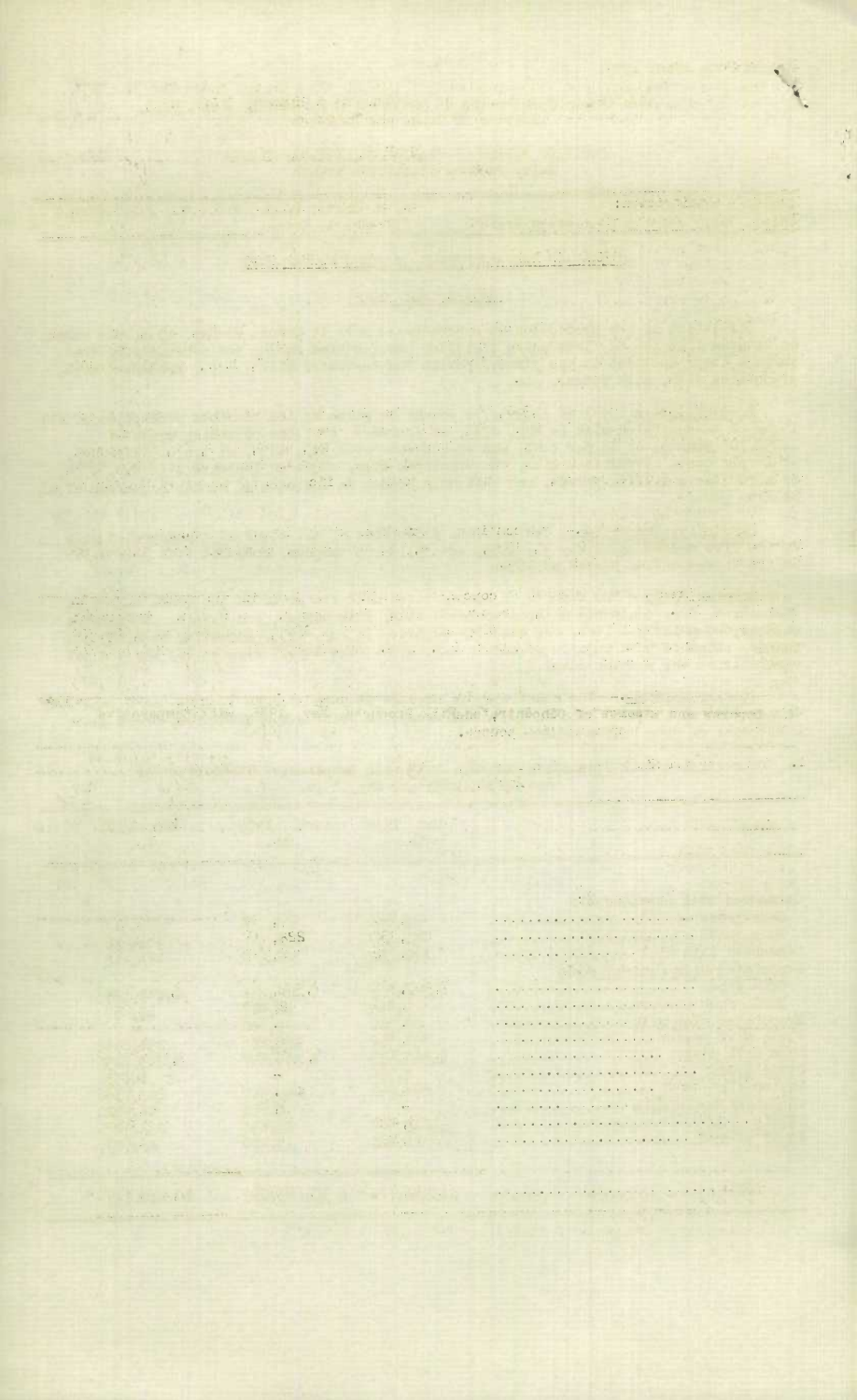|                                           | Five Months Ended May 31 |                  |  |  |  |
|-------------------------------------------|--------------------------|------------------|--|--|--|
| Kind                                      | 1935                     | 1934             |  |  |  |
|                                           | Lb.                      | Lb.              |  |  |  |
| Condensed Milk: (sweetened)               |                          |                  |  |  |  |
| Case goods                                | 2,402,624                | 2.469.704        |  |  |  |
| Bulk goods                                | 1,257,222                | 936,592          |  |  |  |
| Condensed skim milk                       | 1,744,623                | 1,720,199        |  |  |  |
| Evaporated milk: (unsweetened)            |                          |                  |  |  |  |
| Case goods                                | 25, 368, 017             | 19,692,626       |  |  |  |
| Bulk goods                                | 77,216<br>45,582         | 79,551           |  |  |  |
| Evaporated skim milk<br>Whole milk powder | 813, 162                 | 1,800<br>597,889 |  |  |  |
| Skim milk powder                          | 6,484,617                | 5,806,946        |  |  |  |
| Cream powder                              | 6,207                    | 14,232           |  |  |  |
| Buttermilk powder                         | 958,095                  | 848,290          |  |  |  |
| Condensed buttermilk                      | 151,868                  | 201,238          |  |  |  |
| Casein                                    | 397,386                  | 559,457          |  |  |  |
| Sugar of milk                             | 33,038                   | 25,841           |  |  |  |

3. Production by Months of Condensed Milk, Evaporated Milk and Skim Milk Powder for the period January to May, 1935-

TOTAL .................... 39,739,657 32,951<sup>4</sup> ; 365

|                                              | $Lb$ .                                              | Condensed Milk<br>Case goods Bulk goods<br>$Lb$ . | Evaporated Milk<br>Case goods Bulk goods<br>$Lb$ .                                                  | $Ib$ .                                       | Skim Milk<br>Powder<br>$Ib$ .                                 |
|----------------------------------------------|-----------------------------------------------------|---------------------------------------------------|-----------------------------------------------------------------------------------------------------|----------------------------------------------|---------------------------------------------------------------|
| January<br>February<br>March<br>April<br>May | 378,048<br>437,172<br>531,810<br>607.554<br>448.040 | 290, 911                                          | $202,647$ 2,629,541<br>$237,741$ $2,674,280$<br>4,803,300<br>228,986 7,357,331<br>296,937 7,903,565 | 24,750<br>11,845<br>9.140<br>22,017<br>9,464 | 969,405<br>844,414<br>1, 129, 728<br>1,596,597<br>1, 944, 473 |

4. Imports and Exports of Concentrated Milk Products, May, 1935, with Comparative Statistics for April, 1935, and May,  $193^{11}(a)$ 

|                                                            |                                          | Quantity Imported       |                                          |                                           | Quantity Exported               |                               |  |
|------------------------------------------------------------|------------------------------------------|-------------------------|------------------------------------------|-------------------------------------------|---------------------------------|-------------------------------|--|
|                                                            | May<br>1935<br>Lb.                       | April<br>1935<br>$Lb$ . | May<br>1934<br>Lb.                       | May<br>1935<br>$Lb$ .                     | April<br>1935<br>$Ib$ .         | May<br>1934<br>Lb.            |  |
| Condensed milk<br>Evaporated milk<br>Milk powder<br>Casein | (Ⴆ)<br>$\blacksquare$<br>$\sigma$<br>$b$ | 1,120<br>4,205<br>126   | 9,279<br>$\rightarrow$<br>3,677<br>3,509 | 252,800<br>2,425,500<br>329,300<br>$\sim$ | 148.500<br>1,041,800<br>280,000 | 289,600<br>963,700<br>406,300 |  |

5. Concentrated Milk Products in Cold Storage Warehouses, June 1,1935 with Comparative Statistics for May 1, 1935 and June 1, 1934 (c)

|                     | June 1, 1935 | May 1, 1935 | June 1, 1934 |
|---------------------|--------------|-------------|--------------|
|                     | $Ib -$       | Lb.         | $Lb$ .       |
| Condensed milk      | 709,574      | 640,735     | 616,921      |
| Condensed skim milk | 548, 243     | 424, 275    | 256,258      |
| Evaporated milk     | 7,400,837    | 5,666,521   | 8,816,776    |
| Whole milk powder   | 626,587      | 489.542     | 430, 146     |
| Skim milk powder    | 1,262,620    | 1,022,736   | 757,620      |
| Cream powder        | 17,822       | 12,640      | 8,854        |
| Casein              | 322,437      | 197,512     | 203,277      |

External Trade Report - "Imports and Exports of Milk and Its Products and  $_{Egg}$ s".

Not yet available,

Agricultural Branch - "Cold Storage Holdings in *Canada".* 

2. v Cumulative Production of Concentrated Milk for the Five Months Ended May 31, 1935 with Comparative Statistics for the Five Months Ended May 31, 1934.